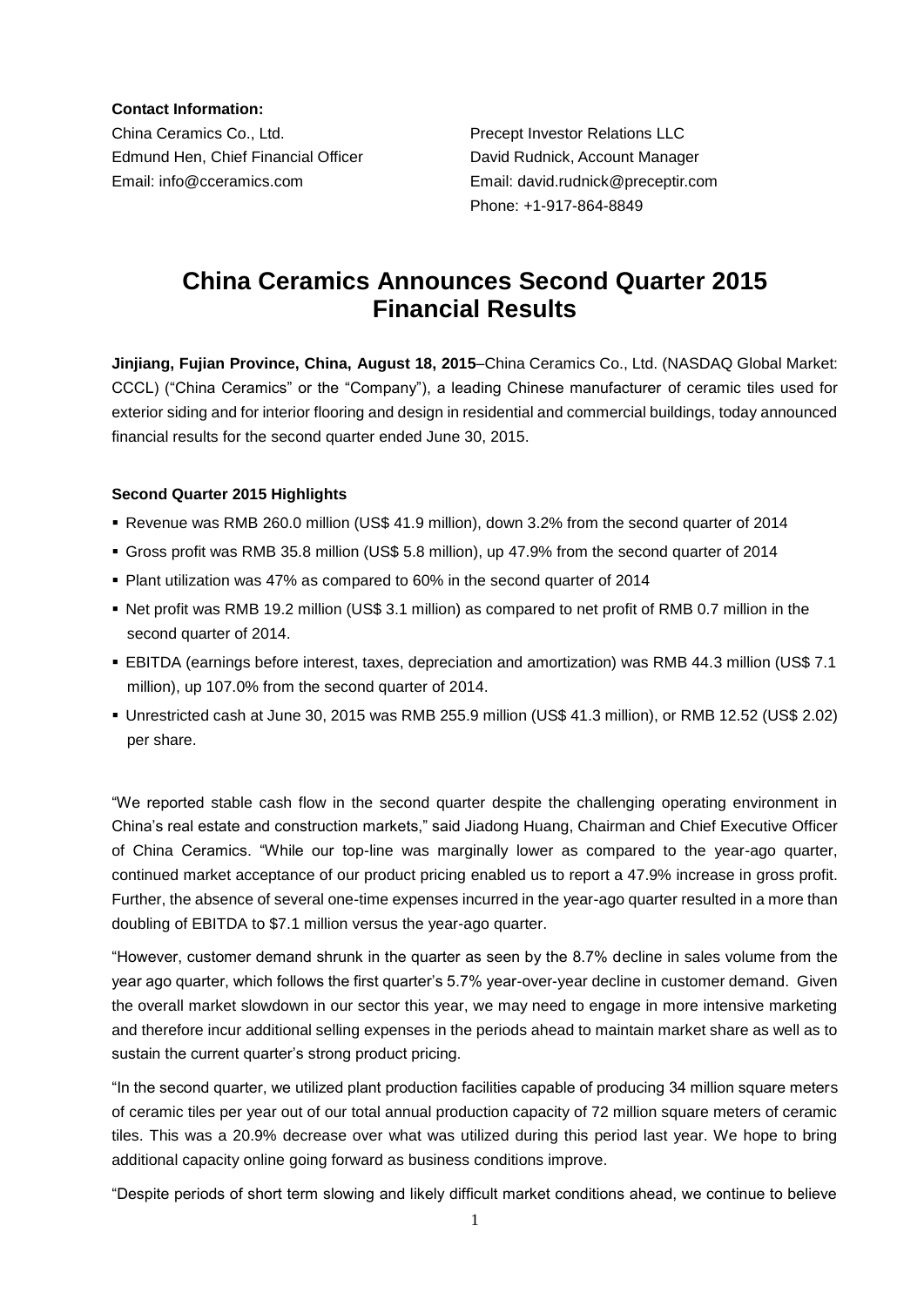that the long-term fundamentals for growth in the real estate and construction industries continue to be in place. In addition, we believe that an important element of our success is our ability to adapt to market conditions and to continue to provide optimal customer-centric solutions to the marketplace. While our business sector continues to be highly competitive, our brand name recognition and reputation for quality and service has enabled us to raise and maintain the average selling price of our products over the past two years. We look for market conditions to eventually improve and we intend to continue to develop closer relationships with the larger property developers and transition our product mix towards better performing, higher margin ceramic tiles," concluded Chairman and Chief Executive Officer Jiadong Huang.

#### **Second Quarter 2015 Results**

**Revenue** for the second quarter ended June 30, 2015 was RMB 260.0 million (US\$ 41.9 million), a decrease of 3.2% from RMB 268.6 million for the second quarter ended June 30, 2014. The year-over-year decrease in revenue was due to a 8.7% decrease in sales volume to 8.4 million square meters of ceramic tiles in the second quarter of 2015 from 9.2 million square meters in the same quarter last year, partially offset by a 6.5% increase in the average selling price to RMB 31.0 (US\$ 5.0) per square meter in the second quarter of 2015 from RMB 29.1 per square meter in the same quarter last year. From July 1, 2014, the price for all of our products was adjusted up by 5%-10%.

**Gross profit** for the second quarter ended June 30, 2015 was RMB 35.8 million (US\$ 5.8 million), an increase of RMB 11.6 million or 47.9% from RMB 24.2 million for the second quarter ended June 30, 2014. The gross profit margin was 13.8% for the second quarter ended June 30, 2015, as compared to 9.0% for the second quarter ended June 30, 2014. The year-over-year improvement in gross profit margin was primarily driven by a 6.5% increase in the average selling price.

**Selling and distribution expenses** for the second quarter ended June 30, 2015 were RMB 2.7 million (US\$ 0.4 million), down 52.6% from RMB 5.7 million in the second quarter of 2014. The year-over-year decrease in selling and distribution expenses was primarily due to a decrease in advertisement expenses.

**Realized and unrealized fair value loss on derivative financial instruments** for the second quarter ended June 30, 2015 was nil, as compared to RMB 3.0 million in the second quarter of 2014. During the second quarter of 2013 and the first quarter of 2014, we entered into certain foreign currency transaction agreements with Taishin International Bank for investment purposes. In July 2014, our Chief Executive Officer (who is also the Company's largest shareholder) and an affiliate of our Chief Executive Officer agreed to assume these agreements. As a result, after July 31, 2014 we were no longer required to fund any losses related to these agreements and neither suffered any future liabilities arising under those agreements nor realized any benefits arising under those agreements.

**Other expenses** for the second quarter ended June 30, 2015 were RMB 0.4 million (US\$ 0.06 million), as compared to RMB 3.8 million in the second quarter of 2014. The year-over-year decrease in other expenses was mainly caused by the loss on disposal of equipment of RMB 3.5 million incurred in the second quarter ended June 30, 2014, whereas this was nil for the second quarter in 2015.

**Profit from operations before taxation** for the second quarter ended June 30, 2015 was RMB 26.4 million (US\$ 4.3 million), as compared to RMB 3.2 million of profit from operations before taxation in the second quarter of 2014. Excluding the non-cash RMB 3.0 million fair value loss on derivative financial instruments incurred in the second quarter of 2014, the year-ago quarter profit from operations before taxation was RMB 6.2 million.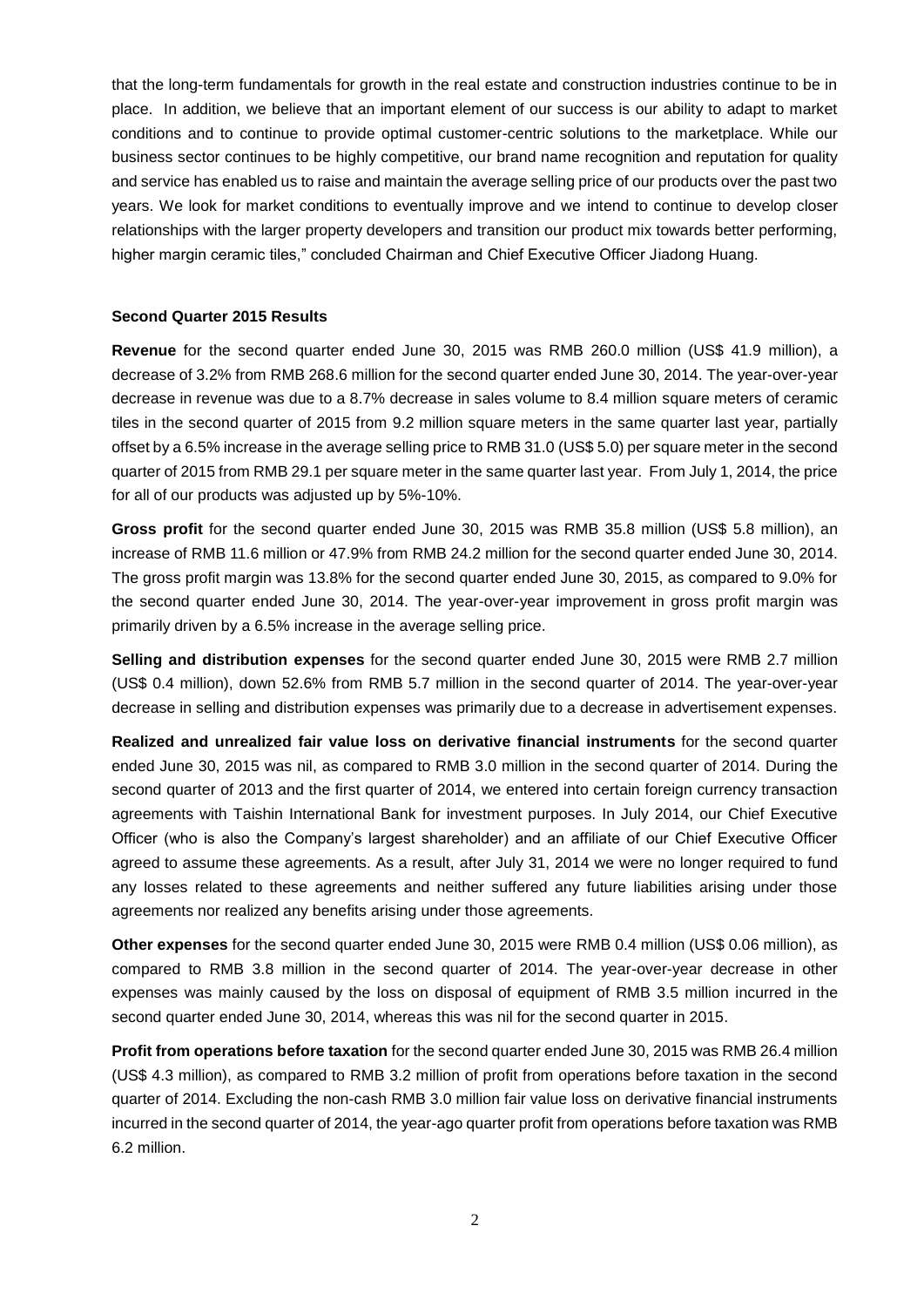**Net profit** for the second quarter ended June 30, 2015 was RMB 19.2 million (US\$ 3.1 million), as compared to a net profit of RMB 0.7 million for the second quarter ended June 30, 2014. Excluding the non-cash RMB 3.0 million fair value loss on derivative financial instruments incurred in the second quarter of 2014, the year-ago quarter net profit was RMB 3.7 million.

**Earnings per fully diluted share** were RMB 0.94 (US\$ 0.15) for the second quarter ended June 30, 2015 as compared to RMB 0.03 for the second quarter of 2014. Excluding the non-cash RMB 3.0 million fair value loss on derivative financial instruments incurred in the second quarter of 2014, the year-ago quarter earnings per fully diluted share was RMB 0.18 per share. Per share calculations for the second quarters of 2015 and 2014 were computed using 20.4 million shares.

**EBITDA** for the second quarter ended June 30, 2015 was RMB 44.3 million (US\$ 7.1 million), an increase of 107.0% from RMB 21.4 million for the second quarter ended June 30, 2014.

# **Six Months 2015 Results**

Revenue for the six months ended June 30, 2015 was RMB 469.8 million (US\$ 75.8 million), a decrease of 1.6% as compared to RMB 477.4 million for the six months ended June 30, 2014. Gross profit was RMB 49.6 million (US\$ 8.0 million), up 48.1% from RMB 33.5 million in the six months ended June 30, 2014. Gross margin was 10.6%, compared to 7.0% in the same period of 2014. Selling expenses were RMB 5.4 million (US\$ 0.9 million), compared to RMB 8.5 million in the same period of 2014. Administrative expenses were RMB 11.0 million (US\$ 1.8 million), compared to RMB 14.7 million for the same period of 2014. Realized and unrealized fair value loss on derivative financial instruments was nil, compared to RMB 71.7 million in the same period of 2014. Other expenses were RMB 0.7 million (US\$ 0.1 million), compared to RMB 4.9 million in the same period of 2014. Net profit for the six months ended June 30, 2015 was RMB 22.0 million (US\$ 3.6 million), compared to a net loss of RMB 70.8 million for the same period of 2014. Earnings per fully diluted share were RMB 1.08 (US\$ 0.17) for the six months ended June 30, 2015 and loss per fully diluted share were RMB 3.47 in the same period of 2014. Earnings/loss per fully diluted share for the first half of 2015 and 2014 were computed using 20.4 million shares.

#### **Second Quarter 2015 Statements of Selected Financial Position Items**

- Cash and bank balances were RMB 255.9 million (US\$ 41.3 million) as of June 30, 2015, compared with RMB 61.2 million as of December 31, 2014. The increase in cash and bank balances of RMB 194.7 million was primarily the result of cash generated from operating activities of RMB 195.8 million for the first half year of 2015.
	- Short-term bank borrowings were RMB 84.7 million (US\$ 13.7 million) as of June 30, 2015, which is approximately the same level of debt incurred as of December 31, 2014.
	- Inventory turnover was 139 days as of June 30, 2015 compared with 125 days as of December 31, 2014.
	- Trade receivables turnover, net of value added tax, was 167 days as of June 30, 2015 compared with 156 days as of December 31, 2014. Prior to 2012, we typically offered a credit period of 90 days to our distributors, but extended it to 150 days at the end of 2012 to address funding pressures on distributors associated with the challenging real estate market conditions in China. We extended the credit period from 90 days to 120 days to direct company accounts at the end of 2014. The currently challenging economic environment has prompted us to offer extended credit terms to certain customers resulting in a higher trade receivables turnover figure than normal.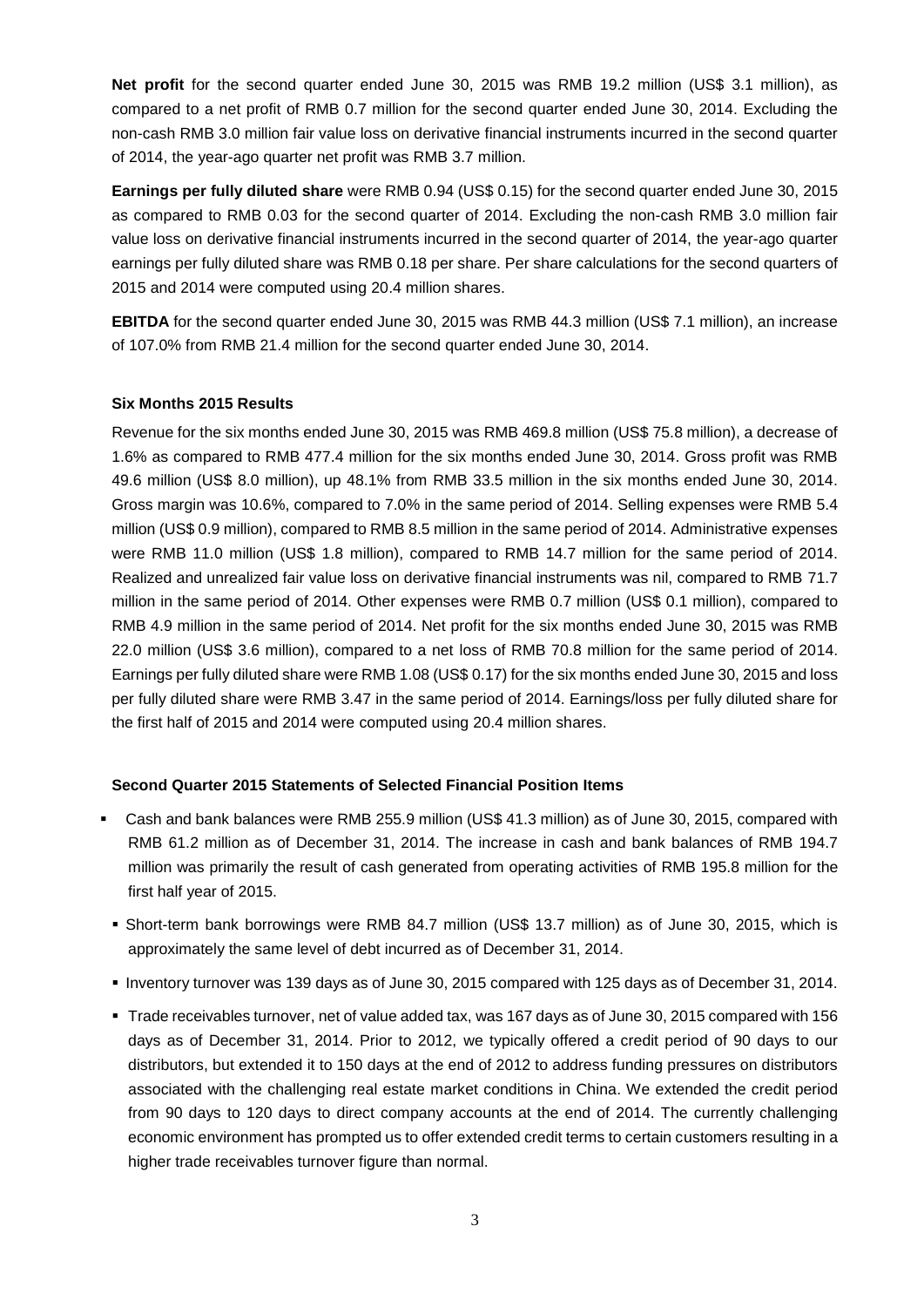Trade payables turnover, net of value added tax, was 80 days as of June 30, 2015 compared with 64 days as of December 31, 2014.

### **Liquidity and Capital Resources**

**Cash flow generated from operating activities** was RMB 54.6 million (US\$ 8.8 million) for the quarter ended June 30, 2015, compared to cash used in operating activities of RMB 24.2 million in the same period in 2014. The year-over-year increase of RMB 78.8 million was mainly caused by: (i) profit before taxation of RMB 26.4 million for the quarter ended June 30, 2015, compared to a profit before taxation of RMB 6.2 million for the same period last year, which excludes the non-cash RMB 3.0 million fair value loss on derivative financial instruments incurred in the second quarter of 2014, (ii) an increase in trade receivables of RMB 24.2 million for the quarter ended June 30, 2015, compared to an increase of RMB 93.4 million in the same period last year, and (iii) a decrease in inventories of RMB 6.0 million for the quarter ended June 30, 2015, compared to an increase in inventories of RMB 27.9 million in the same period last year; offset by (iv) an increase in trade payables of RMB 38.9 million for the quarter ended June 30, 2015, compared to an increase of RMB 64.9 million in the same period last year, (v) an increase in other receivables and prepayments of RMB 5.6 million for the quarter ended June 30, 2015, compared to an increase in other receivables and prepayments of RMB 0.2 million in the same period last year, and (vi) an increase in accrued liabilities, other payables and amount owed to a related party of RMB 1.0 million for the quarter ended June 30, 2015, compared to an increase in accrued liabilities, other payables and amounts owed to related parties of RMB 7.0 million in the same period last year.

**Cash flow generated from investing activities** was RMB 0.3 million (US\$ 0.04 million) for the quarter ended June 30, 2015, compared to RMB 11.3 million of cash flow generated from investing activities in the same period of 2014, primarily due to the proceeds from disposal of equipment received in 2014.

**Cash flow generated from financing activities** was nil for the quarter ended June 30, 2015, compared to RMB 7.4 million for the same period of 2014, due to advances from related parties of RMB 9.8 million that were contributed to the registered capital of Hengda in the quarter ended June 30, 2014, net of the deposit to stock agent of RMB 1.5 million for the payment of a dividend and the repayment of bank borrowings of RMB 0.9 million.

# **Plant Capacity and Capital Expenditures Update**

For the second quarter of 2015, we utilized plant capacity capable of producing 34 million square meters of ceramic tiles annually out of a total annual production capacity of 72 million square meters. This represents a 20.9% decrease in plant capacity utilization from the second quarter of 2014 when we utilized plant capacity capable of producing 43 million square meters of ceramic tiles annually.

Our Hengda facility has an annual production capacity of 42 million square meters of ceramic tiles and we utilized annual capacity capable of producing 22 million square meters of ceramic tiles in the second quarter of 2015. Our Hengdali facility has an annual production capacity of 30 million square meters and we utilized annual capacity capable of producing 12 million square meters of ceramic tiles in the second quarter of 2015. We will bring our unused production capacity online as customer demand dictates and when there are further signs of improvement in China's real estate and construction sector.

We review the level of capital expenditures throughout the year and make adjustments to our capital expenditures subject to market conditions. Although business conditions are subject to change, we anticipate a modest level of capital expenditures for the remainder of 2015 other than those associated with minimal upgrades, small repairs and the maintenance of equipment.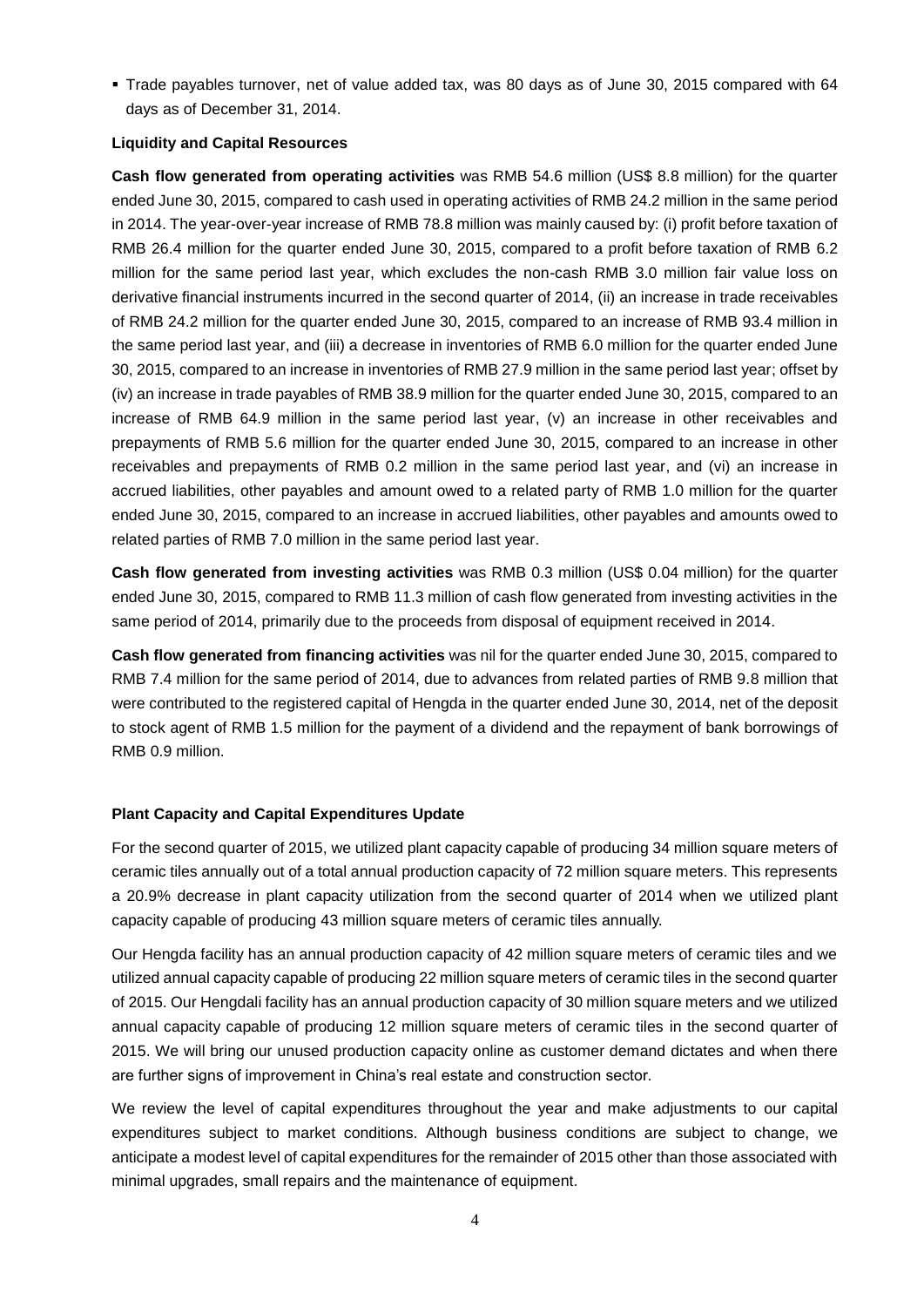#### **Business Outlook**

As indicated last quarter, we expect currently challenging market to prevail through the second half of the year. In the second quarter of 2014, we experienced a contraction in customer demand as market conditions in China's real estate and construction sectors became challenging due to overbuilding and excess inventory in some cities. However, although our sales volume fell 8.7% from the year-ago quarter, our average selling price rose 6.5% from the year-ago quarter which we attribute to our high quality products and strong marketing efforts.

Although the slowdown is likely to continue in the short-term, in the long-term we believe that the urbanization and economic trends underlying the growth in China's real estate sector are sustainable. Since the real estate sector is estimated to comprise 15% of China's gross domestic product, the Chinese government could well continue to adopt an array of policies to stimulate the real estate sector. In June 2015, the People's Bank of China announced a cut in its one-year benchmark lending rate to 4.85%. This follows other measures such as lowering buyer minimum down payment ratios and lowering the reserve requirement ratio for banks in order to free up capital for mortgage lending. We believe that the recently released data of a 0.54% average price rise of a new home in China's major cities in July, following similarly modest increases in May and June, points to the potential resilience of the real estate sector.

We typically receive orders from customers two months in advance of production on a rolling basis. We enter into a dealership agreement with customers, and a sales or purchase contract each time a customer places an order. As of June 30, 2015, our backlog was approximately RMB 217.3 million (US\$ 35.0 million) which represents approximately the next two months of revenue as of the end of the second quarter. This compares to a backlog of approximately RMB 221.2 million as of June 30, 2014, a year-over-year decrease of 1.8%. Under normal circumstances, our backlog is an indicator of revenues that might be expected in the next quarter, though it is subject to change as a result of unforeseen business conditions and events including credit payment terms.

We intend to gradually shift the focus of our marketing efforts towards larger cities since we are seeing pricing increases in first-tier cities. We will also continue to market to smaller cities where the government is continuing to boost infrastructure investments. The upgrading of existing housing stock in both larger and smaller cities is also an important component of demand.

We reiterate our belief that smaller competitors are likely to exit our sector due to their lack of modernized production techniques and difficulty in complying with new environmental regulations. We also anticipate consolidation among large property developers and believe that we provide quality products and optimal service to this important constituency. We continue to work closely with our customers and develop new products that we believe give us a competitive advantage. We believe that our experience, expertise and name brand recognition will enable us to ultimately weather any sector volatility in the periods ahead.

#### **Dividend Policy for Fiscal 2015**

The Company's Board of Directors have not yet made a determination as to the Company's dividend policy for 2015. However, there are concerns of a continued slowdown in China's economy as well as China's real estate sector which would negatively impact the building materials industry. Further, Management believes that it is likely that difficult market conditions in the Company's business sector will prevail for the rest of the year. Therefore, the Board of Directors will engage in additional deliberations in the future as to the Company's dividend policy and will update the market accordingly.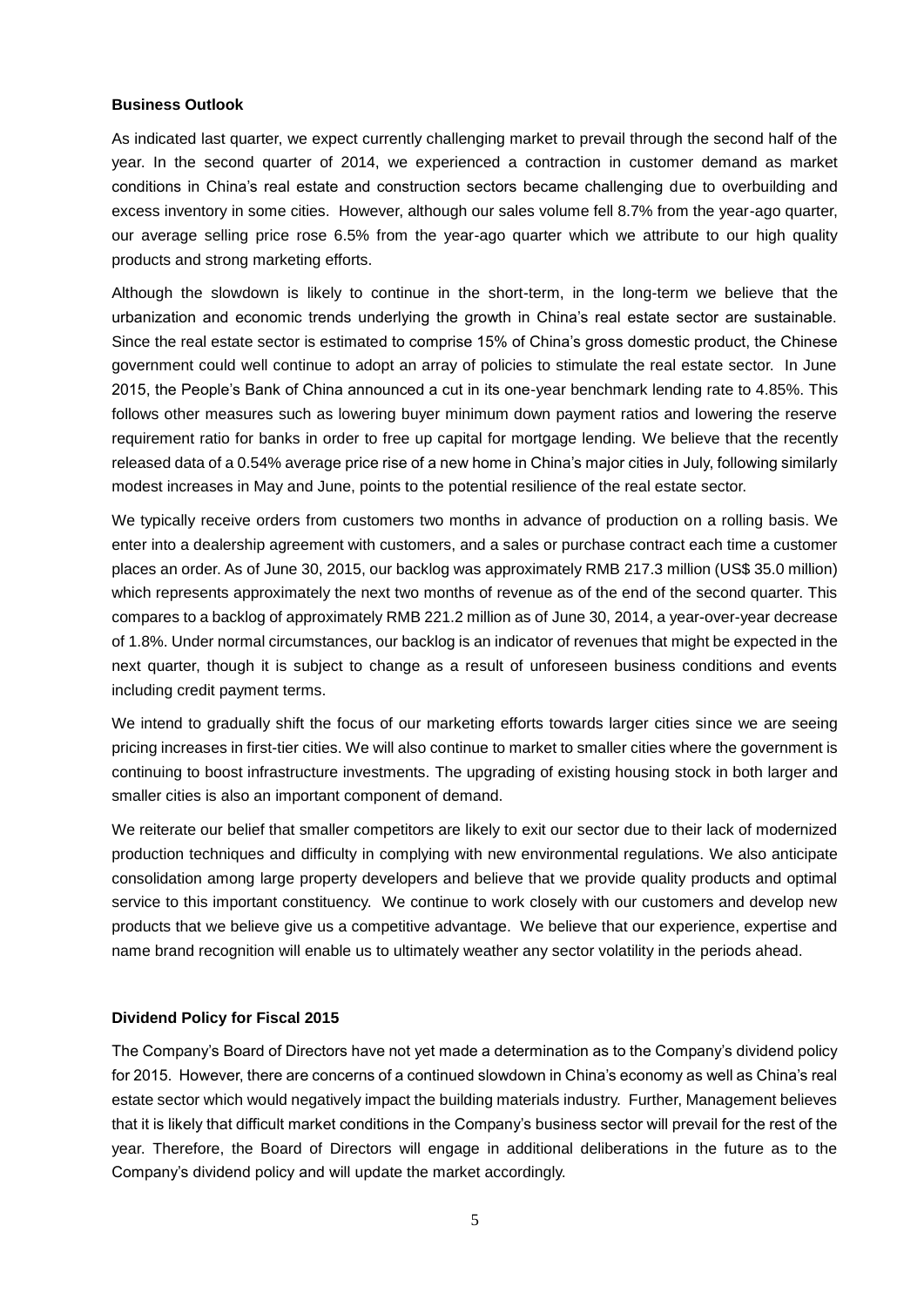#### **Status of the Class Action Litigation**

The Company previously disclosed that it had reached an agreement in principle to settle the outstanding class action litigation. On May 29, 2015, the Company executed a settlement stipulation with the Plaintiffs in the class action litigation, memorializing the terms of the settlement; and the parties to the litigation filed the same with the Court. A Stipulation of Settlement and related documents were subsequently filed with the court, and were revised on July 22, 2015 pursuant to court order. The settlement is subject to Court approval. The settlement will be comprised of \$310,000 in cash and \$540,000 worth of the Company's common stock. A charge for the settlement amount was included as an expense item in the Company's fiscal year end 2014 financial statements.

#### **Conference Call Information**

We will host a conference call at 8:00 am ET on Tuesday, August 18, 2015. Listeners may access the call by dialing +1 (866) 395-5819 five to ten minutes prior to the scheduled conference call time. International callers should dial +1 (706) 643-6986. The conference participant pass code is 5890975. A replay of the conference call will be available for 14 days starting from 11:00 am ET on August 18, 2015. To access the replay, dial +1 (855) 859-2056. International callers should dial +1 (404) 537-3406. The pass code is 5890975 for the replay.

#### **About China Ceramics Co., Ltd.**

China Ceramics Co., Ltd. is a leading manufacturer of ceramic tiles in China. The Company's ceramic tiles are used for exterior siding, interior flooring, and design in residential and commercial buildings. China Ceramics' products, sold under the "Hengda" or "HD", "Hengdeli" or "HDL", the "TOERTO" and "WULIQIAO" brands, and the "Pottery Capital of Tang Dynasty" brands, are available in over 2,000 style, color and size combinations and are distributed through a network of exclusive distributors as well as directly to large property developers. For more information, please visit [http://www.cceramics.com.](http://www.cceramics.com/)

#### **Currency Convenience Translation**

The Company's financial information is stated in Renminbi ("RMB"). Translations of amounts from RMB into United States dollars ("US\$") in this earnings release are solely for the convenience of the readers and were calculated at the rate of US\$1.00 = RMB 6.2000. The exchange rate refers to the historical rate as set forth in the H.10 statistical release published by [www.federalreserve.gov](http://www.federalreserve.gov/) on June 30, 2015. Such translations should not be construed as representations that RMB amounts could have been, or could be, converted realized or settled into US\$ at that rate on June 30, 2015 or any other rate.

#### *Safe Harbor Statement*

*Certain of the statements made in this press release are "forward-looking statements" within the meaning and protections of Section 27A of the Securities Act of 1933, as amended, and Section 21E of the Securities Exchange Act of 1934, as amended. Forward-looking statements include statements with respect to our beliefs, plans, objectives, goals, expectations, anticipations, assumptions, estimates, intentions, and future performance, and involve known and unknown risks, uncertainties and other factors, which may be beyond our control, and which may cause the actual results, performance, capital, ownership or achievements of the Company to be materially different from future results, performance or achievements expressed or*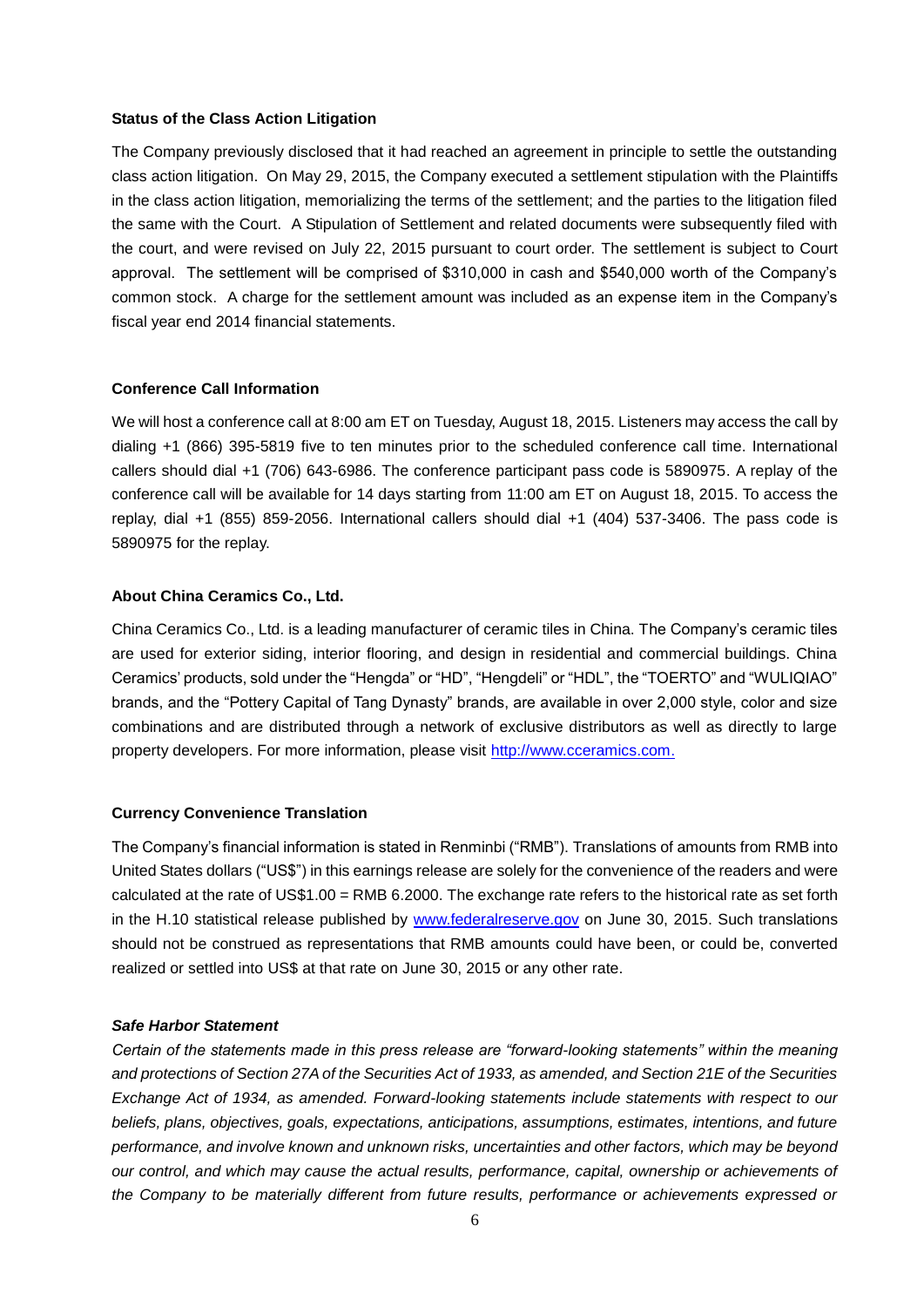*implied by such forward-looking statements. Forward-looking statements in this press release include, without limitation, the continued stable macroeconomic environment in the PRC, the PRC real estate and construction sectors continuing to exhibit sound long-term fundamentals, our ability to bring additional capacity online going forward as our business improves, our customers continuing to adjust to our product price increases, our ability to sustain our average selling price increases and to continue to build volume in the quarters ahead, and whether our enhanced marketing efforts will help to produce wider customer acceptance of the new price points. All statements other than statements of historical fact are statements that could be forward-looking statements. You can identify these forward-looking statements through our use of words such as "may," "will," "anticipate," "assume," "should," "indicate," "would," "believe," "contemplate," "expect," "estimate," "continue," "plan," "point to," "project," "could," "intend," "target" and other similar words and expressions of the future.* 

*All written or oral forward-looking statements attributable to us are expressly qualified in their entirety by this cautionary notice, including, without limitation, those risks and uncertainties described in our annual report on Form 20-F for the year ended December 31, 2014 and otherwise in our SEC reports and filings. Such reports are available upon request from the Company, or from the Securities and Exchange Commission, including through the SEC's Internet website at http://www.sec.gov. We have no obligation and do not undertake to update, revise or correct any of the forward-looking statements after the date hereof, or after the respective dates on which any such statements otherwise are made.*

## **FINANCIAL TABLES FOLLOW**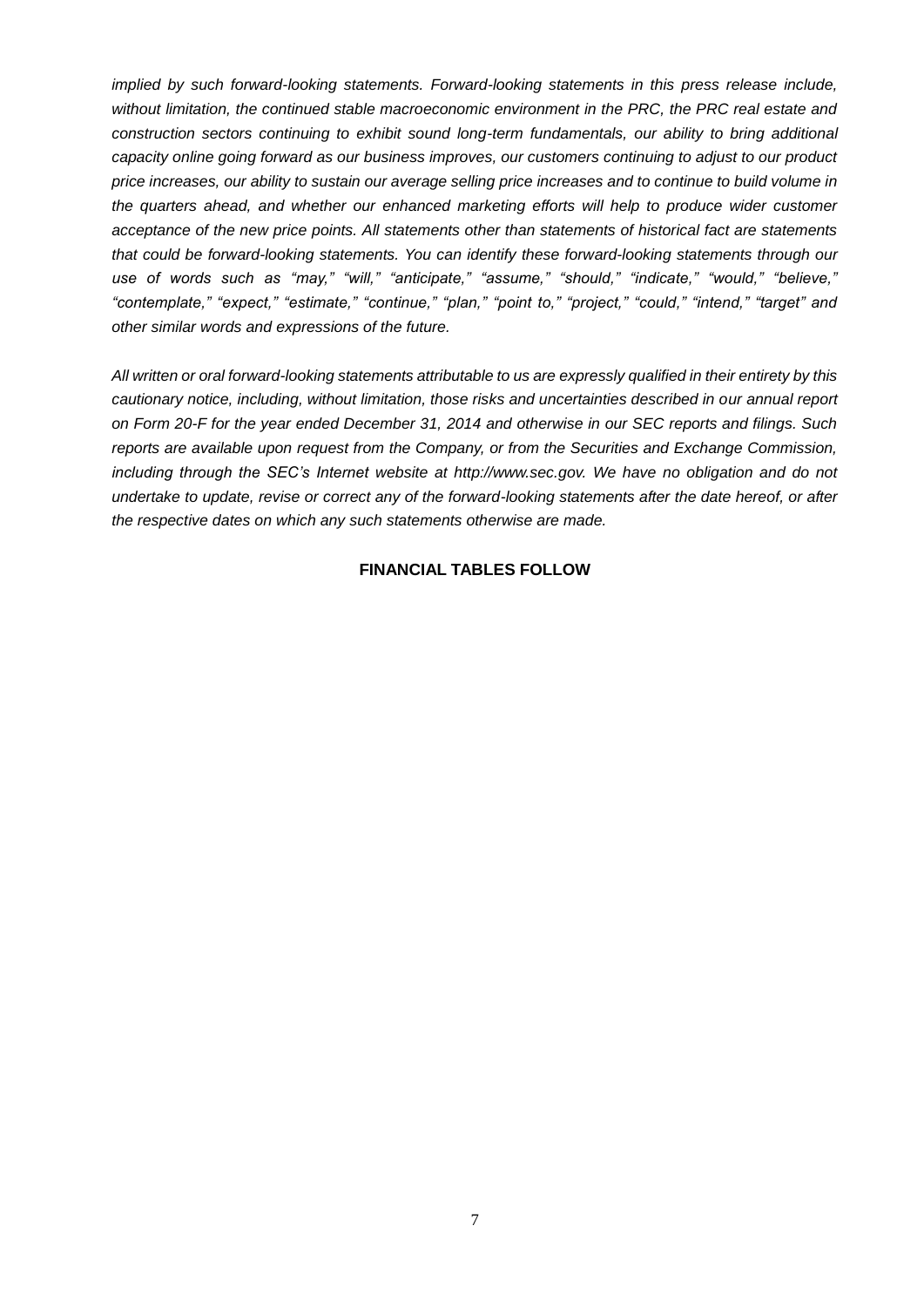# **CHINA CERAMICS CO., LTD. AND ITS SUBSIDIARIES**

# **UNAUDITED CONDENSED CONSOLIDATED STATEMENTS OF FINANCIAL POSITION**

|                                                            |                | As of<br>June 30, 2015 |                |
|------------------------------------------------------------|----------------|------------------------|----------------|
|                                                            | <b>USD'000</b> | <b>RMB'000</b>         | <b>RMB'000</b> |
| <b>ASSETS AND LIABILITIES</b><br><b>Non-current assets</b> |                |                        |                |
| Property, plant and equipment                              | 110,380        | 684,355                | 718,418        |
| Land use rights                                            | 4,665          | 28,925                 | 29,259         |
| Goodwill                                                   | 602            | 3,735                  | 3,735          |
| Deferred tax asset                                         | 1,383          | 8,573                  | 7,854          |
| Long-term prepaid expenses                                 | 75             | 468                    | 1,404          |
|                                                            | 117,105        | 726,056                | 760,670        |
| <b>Current assets</b>                                      |                |                        |                |
| Inventories                                                | 50,938         | 315,815                | 330,763        |
| Trade receivables                                          | 74,397         | 461,262                | 549,925        |
| Other receivables and prepayments                          | 1,717          | 10,646                 | 2,178          |
| Restricted cash                                            | 4,657          | 28,872                 | 28,872         |
| Cash and bank balances                                     | 41,267         | 255,855                | 61,155         |
|                                                            | 172,976        | 1,072,450              | 972,893        |
| <b>Current liabilities</b>                                 |                |                        |                |
| Trade payables                                             | 26,512         | 164,373                | 122,168        |
| Accrued liabilities and other payables                     | 7,367          | 45,676                 | 49,989         |
| Interest-bearing bank borrowings                           | 13,657         | 84,674                 | 84,704         |
| Amount owed to a related party                             | 4,704          | 29,166                 | 24,902         |
| Income tax payable                                         | 579            | 3,587                  | 2,772          |
|                                                            | 52,819         | 327,476                | 284,535        |
| <b>Net current assets</b>                                  | 120,157        | 744,974                | 688,358        |
| <b>Non-current liabilities</b>                             |                |                        |                |
| Deferred tax liabilities                                   | 226            | 1,404                  | 1,404          |
| <b>Net assets</b>                                          | 237,036        | 1,469,626              | 1,447,624      |
|                                                            |                |                        |                |
| <b>EQUITY</b><br>Total shareholders' equity                | 237,036        | 1,469,626              | 1,447,624      |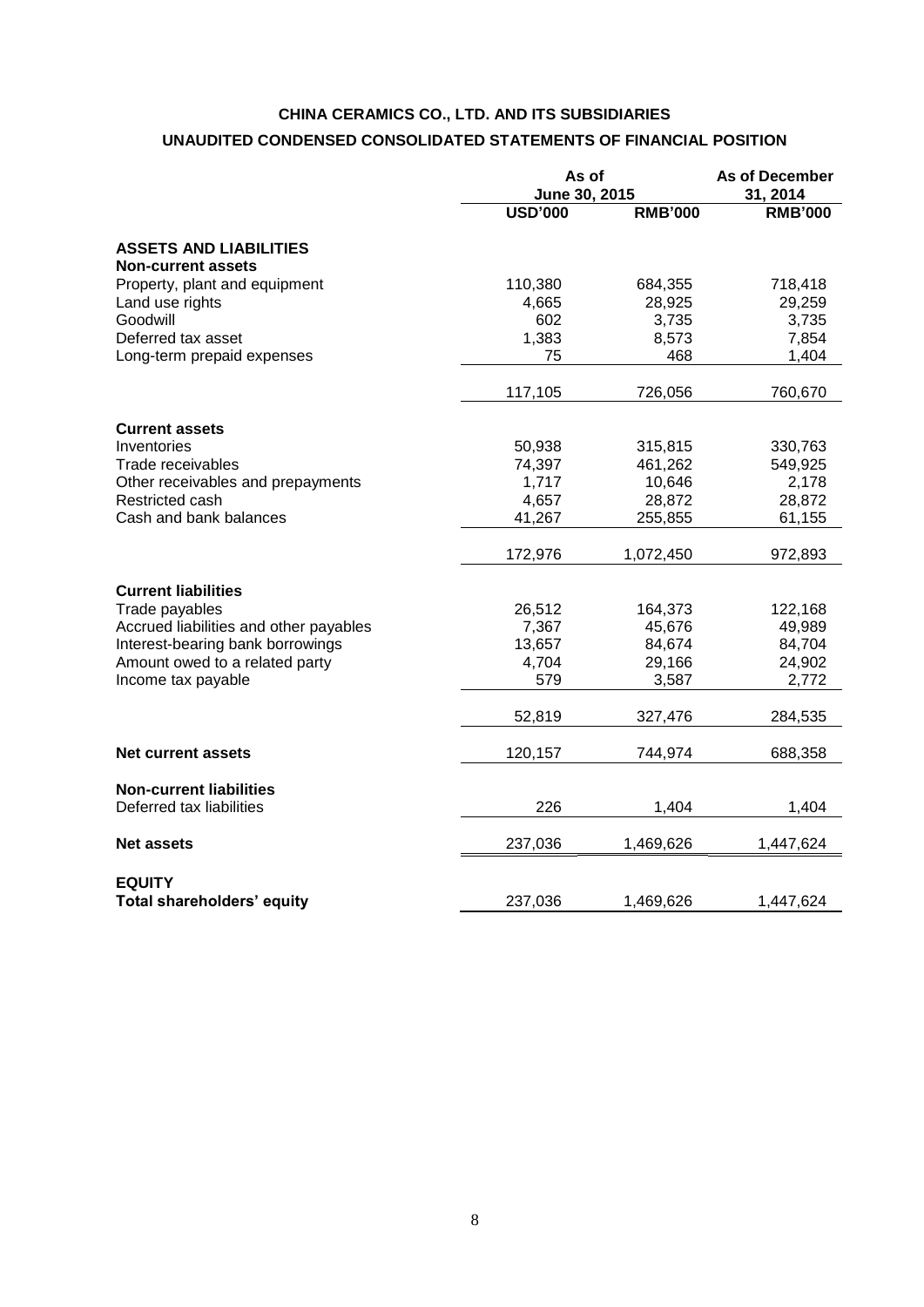#### **CHINA CERAMICS CO., LTD. AND ITS SUBSIDIARIES UNAUDITED CONDENSED CONSOLIDATED STATEMENTS OF PROFIT OR LOSS**

|                                                                                                                                  | Three months ended June 30,<br>2015 |                                    | 2014                                     |  |
|----------------------------------------------------------------------------------------------------------------------------------|-------------------------------------|------------------------------------|------------------------------------------|--|
|                                                                                                                                  | <b>USD'000</b>                      | <b>RMB'000</b>                     | <b>RMB'000</b>                           |  |
| Revenue                                                                                                                          | 41,933                              | 259,985                            | 268,589                                  |  |
| Cost of sales                                                                                                                    | (36, 164)                           | (224,219)                          | (244,344)                                |  |
| Gross profit                                                                                                                     | 5,769                               | 35,766                             | 24,245                                   |  |
| Other income<br>Selling and distribution expenses<br>Administrative expenses<br>Finance costs                                    | 42<br>(438)<br>(901)<br>(157)       | 259<br>(2,712)<br>(5,583)<br>(974) | 184<br>(5,703)<br>(7, 744)<br>(1,000)    |  |
| Realized and unrealized fair value loss on derivative<br>financial instruments<br>Other expenses                                 | (56)                                | (350)                              | (3,014)<br>(3, 817)                      |  |
| Profit before taxation<br>Income tax expense                                                                                     | 4,259<br>(1, 156)                   | 26,406<br>(7, 170)                 | 3,151<br>(2, 469)                        |  |
| Profit attributable to shareholders                                                                                              | 3,103                               | 19,236                             | 682                                      |  |
| <b>Earnings per share</b><br>Basic (USD/RMB)<br>Diluted (USD/RMB)                                                                | USD<br>0.15<br><b>USD</b><br>0.15   | RMB<br>0.94<br>RMB<br>0.94         | <b>RMB</b><br>0.03<br><b>RMB</b><br>0.03 |  |
| Weighted average number of ordinary shares outstanding<br>used in computing earnings per share<br><b>Basic</b><br><b>Diluted</b> | 20,430,838<br>20,430,838            | 20,430,838<br>20,430,838           | 20,430,838<br>20,430,838                 |  |

# **CHINA CERAMICS CO., LTD. AND ITS SUBSIDIARIES SALES VOLUME AND AVERAGE SELLING PRICE (UNAUDITED)**

|                                             | Three months ended June 30, |           |  |
|---------------------------------------------|-----------------------------|-----------|--|
|                                             | 2015                        | 2014      |  |
| Sales volume (square meters)                | 8.398.874                   | 9.234.385 |  |
| Average Selling Price (in RMB/square meter) | 31.0                        | 29.1      |  |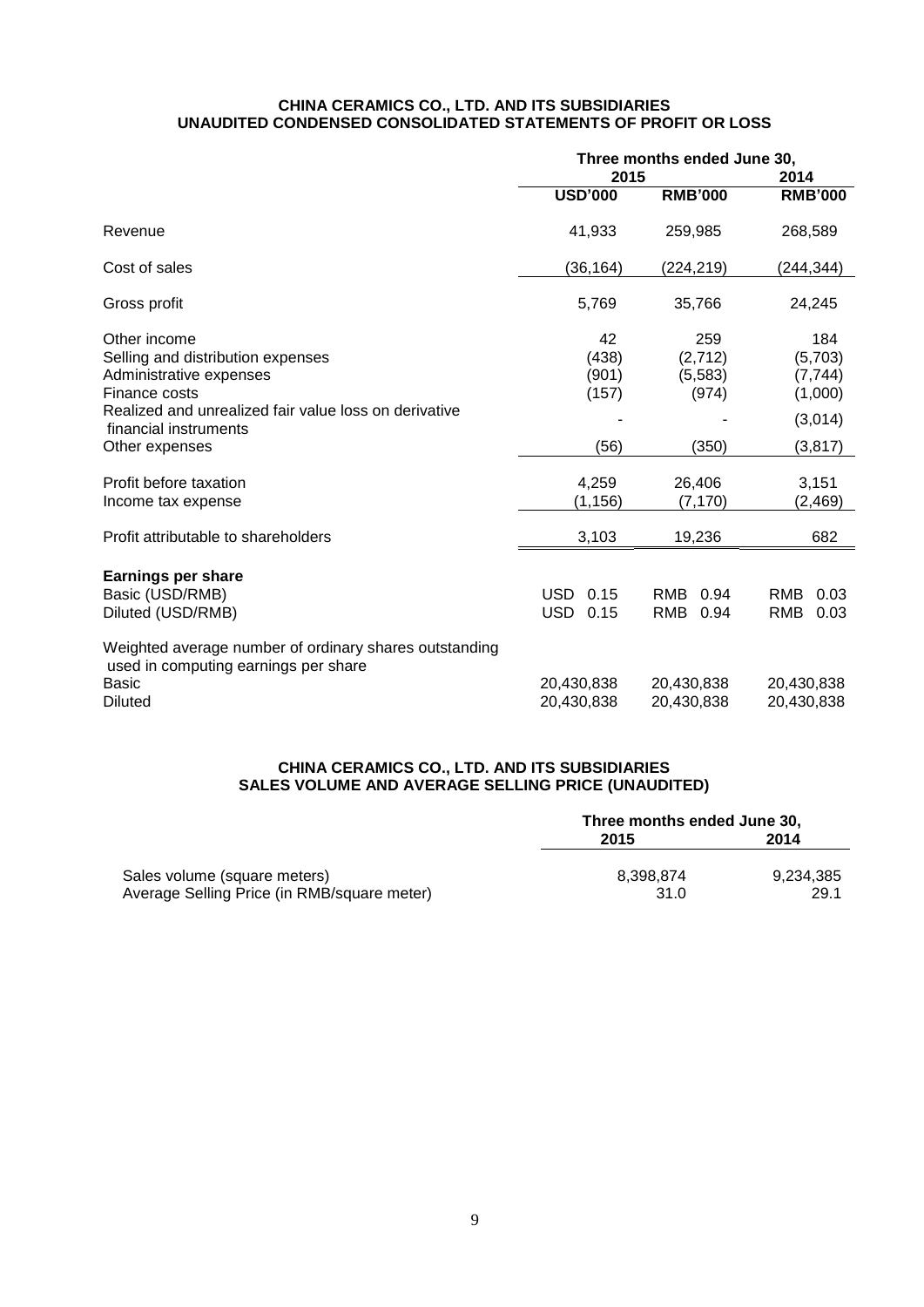#### **CHINA CERAMICS CO., LTD. AND ITS SUBSIDIARIES UNAUDITED CONDENSED CONSOLIDATED STATEMENTS OF PROFIT OR LOSS**

|                                                                                                       | Six months ended June 30, |                |                      |
|-------------------------------------------------------------------------------------------------------|---------------------------|----------------|----------------------|
|                                                                                                       | 2015                      |                | 2014                 |
|                                                                                                       | <b>USD'000</b>            | <b>RMB'000</b> | <b>RMB'000</b>       |
| Revenue                                                                                               | 75,768                    | 469,762        | 477,424              |
| Cost of sales                                                                                         | (67, 770)                 | (420, 173)     | (443, 886)           |
| Gross profit                                                                                          | 7,998                     | 49,589         | 33,538               |
| Other income                                                                                          | 68                        | 421            | 266                  |
| Selling and distribution expenses                                                                     | (877)                     | (5, 439)       | (8, 497)             |
| Administrative expenses                                                                               | (1,780)                   | (11, 039)      | (14, 656)            |
| Finance costs                                                                                         | (336)                     | (2,082)        | (2, 119)             |
| Realized and unrealized fair value loss on derivative<br>financial instruments                        |                           |                | (71, 702)            |
| Other expenses                                                                                        | (112)                     | (696)          | (4, 904)             |
| Profit/(loss) before taxation                                                                         | 4,961                     | 30,754         | (68,074)             |
| Income tax expense                                                                                    | (1,411)                   | (8,750)        | (2,756)              |
| Profit/(loss) attributable to shareholders                                                            | 3,550                     | 22,004         | (70,830)             |
|                                                                                                       |                           |                |                      |
| Earnings/(loss) per share                                                                             |                           |                |                      |
| Basic (USD/RMB)                                                                                       | <b>USD</b><br>0.17        | RMB 1.08       | <b>RMB</b><br>(3.47) |
| Diluted (USD/RMB)                                                                                     | <b>USD</b><br>0.17        | RMB 1.08       | <b>RMB</b><br>(3.47) |
| Weighted average number of ordinary shares outstanding<br>used in computing earnings/(loss) per share |                           |                |                      |
| <b>Basic</b>                                                                                          | 20,430,838                | 20,430,838     | 20,430,838           |
| <b>Diluted</b>                                                                                        | 20,430,838                | 20,430,838     | 20,430,838           |

# **CHINA CERAMICS CO., LTD. AND ITS SUBSIDIARIES SALES VOLUME AND AVERAGE SELLING PRICE (UNAUDITED)**

|                                             | Six months ended June 30, |            |  |
|---------------------------------------------|---------------------------|------------|--|
|                                             | 2014<br>2015              |            |  |
| Sales volume (square meters)                | 15.428.963                | 16.688.616 |  |
| Average Selling Price (in RMB/square meter) | 30.4                      | 28.6       |  |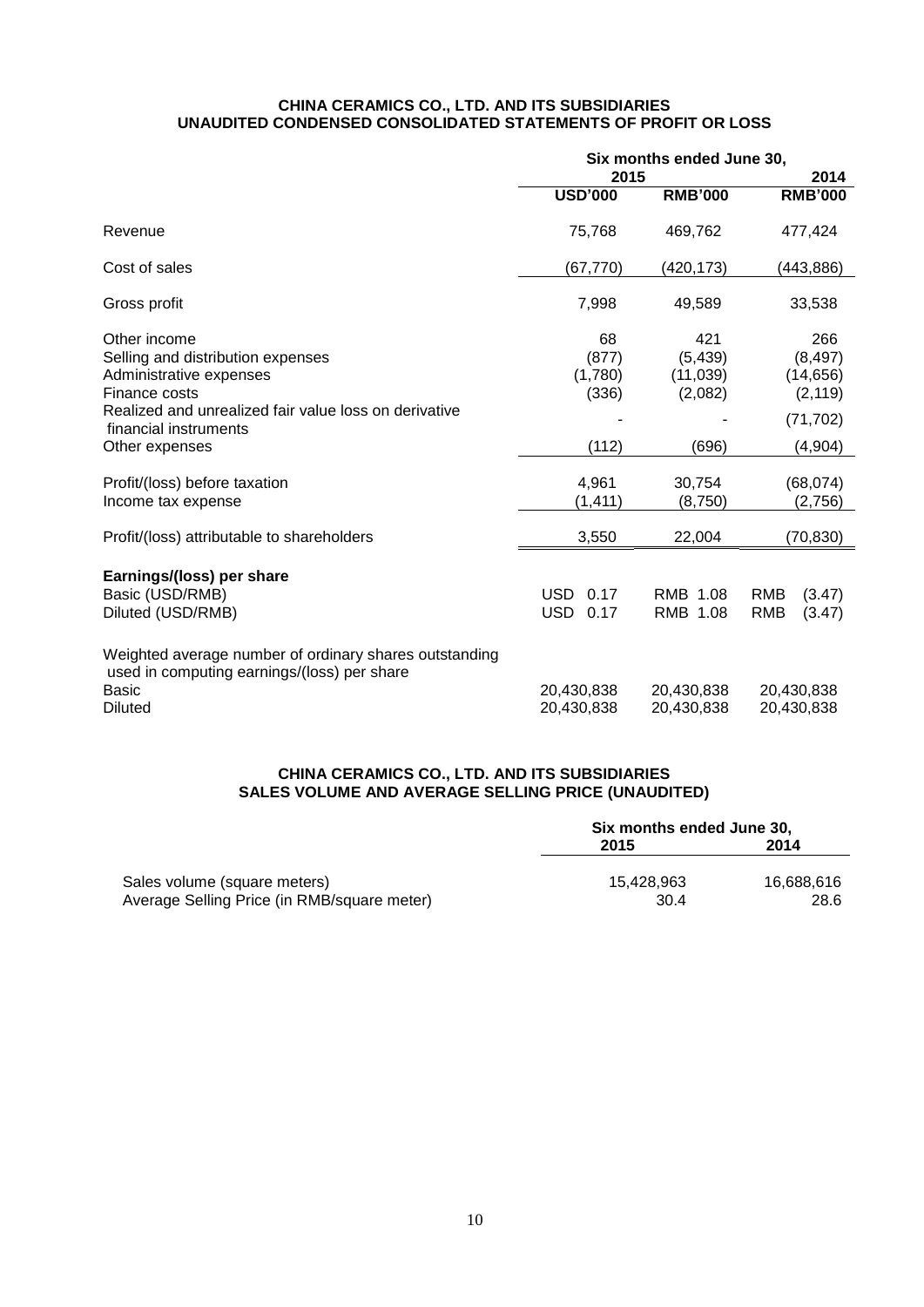# **CHINA CERAMICS CO., LTD. AND ITS SUBSIDIARIES UNAUDITED CONDENSED CONSOLIDATED STATEMENTS OF CASH FLOWS**

|                                                        | For the three months ended June 30,<br>2015<br>2014 |                |                |
|--------------------------------------------------------|-----------------------------------------------------|----------------|----------------|
|                                                        | <b>USD'000</b>                                      | <b>RMB'000</b> | <b>RMB'000</b> |
| Cash flows from operating activities                   |                                                     |                |                |
| Profit before taxation                                 | 4,259                                               | 26,406         | 3,151          |
| Adjustments for                                        |                                                     |                |                |
| Amortization of land use rights                        | 27                                                  | 167            | 168            |
| Depreciation of property, plant and equipment          | 2,741                                               | 16,994         | 17,288         |
| Loss on disposal of property, plant and equipment      |                                                     |                | 3,537          |
| Realized loss from derivative financial instruments    |                                                     |                | 15,480         |
| Fair value gain on derivative financial instruments    |                                                     |                | (12, 466)      |
| Write down of inventories                              | (81)                                                | (505)          |                |
| Finance costs                                          | 157                                                 | 974            | 1,000          |
| Interest income                                        | (43)                                                | (265)          | (184)          |
| Foreign exchange loss/(gain)                           | 1                                                   | 6              | (44)           |
| Operating cash flows before working capital changes    | 7,061                                               | 43,777         | 27,930         |
| Decrease/(increase) in inventories                     | 974                                                 | 6,036          | (27, 930)      |
| Increase in trade receivables                          | (3,909)                                             | (24, 235)      | (93, 395)      |
| Increase in other receivables and prepayments          | (909)                                               | (5,635)        | (157)          |
| Increase in trade payables                             | 6,273                                               | 38,891         | 64,940         |
| Increase in accrued liabilities, other payables and    | 162                                                 | 1,004          | 7,025          |
| amount owed to a related party                         |                                                     |                |                |
| Cash generated from/(used in) operations               | 9,652                                               | 59,838         | (21, 587)      |
| Interest paid                                          | (159)                                               | (983)          | (1,010)        |
| Income tax paid                                        | (685)                                               | (4, 248)       | (1,635)        |
| Net cash generated from/(used in) operating activities | 8,808                                               | 54,607         | (24, 232)      |
| Cash flows from investing activities                   |                                                     |                |                |
| Proceed from disposal of property, plant and equipment |                                                     |                | 11,172         |
| Increase in restricted cash                            |                                                     |                | (25)           |
| Interest received                                      | 43                                                  | 265            | 184            |
| Net cash generated from investing activities           | 43                                                  | 265            | 11,331         |
| <b>Cash flows from financing activities</b>            |                                                     |                |                |
| Repayment of short-term loans                          |                                                     |                | (945)          |
| Deposit to stock transfer agent                        |                                                     |                | (1,505)        |
| Advances from related parties                          |                                                     |                | 9,875          |
| Net cash generated from financing activities           |                                                     | $\blacksquare$ | 7,425          |
| Net increase/(decrease) in cash and cash equivalents   | 8,851                                               | 54,872         | (5, 476)       |
| Cash and cash equivalents, beginning of period         | 32,416                                              | 200,983        | 133,640        |
| Effect of foreign exchange rate differences            |                                                     |                | (29)           |
| Cash and cash equivalents, end of period               | 41,267                                              | 255,855        | 128,135        |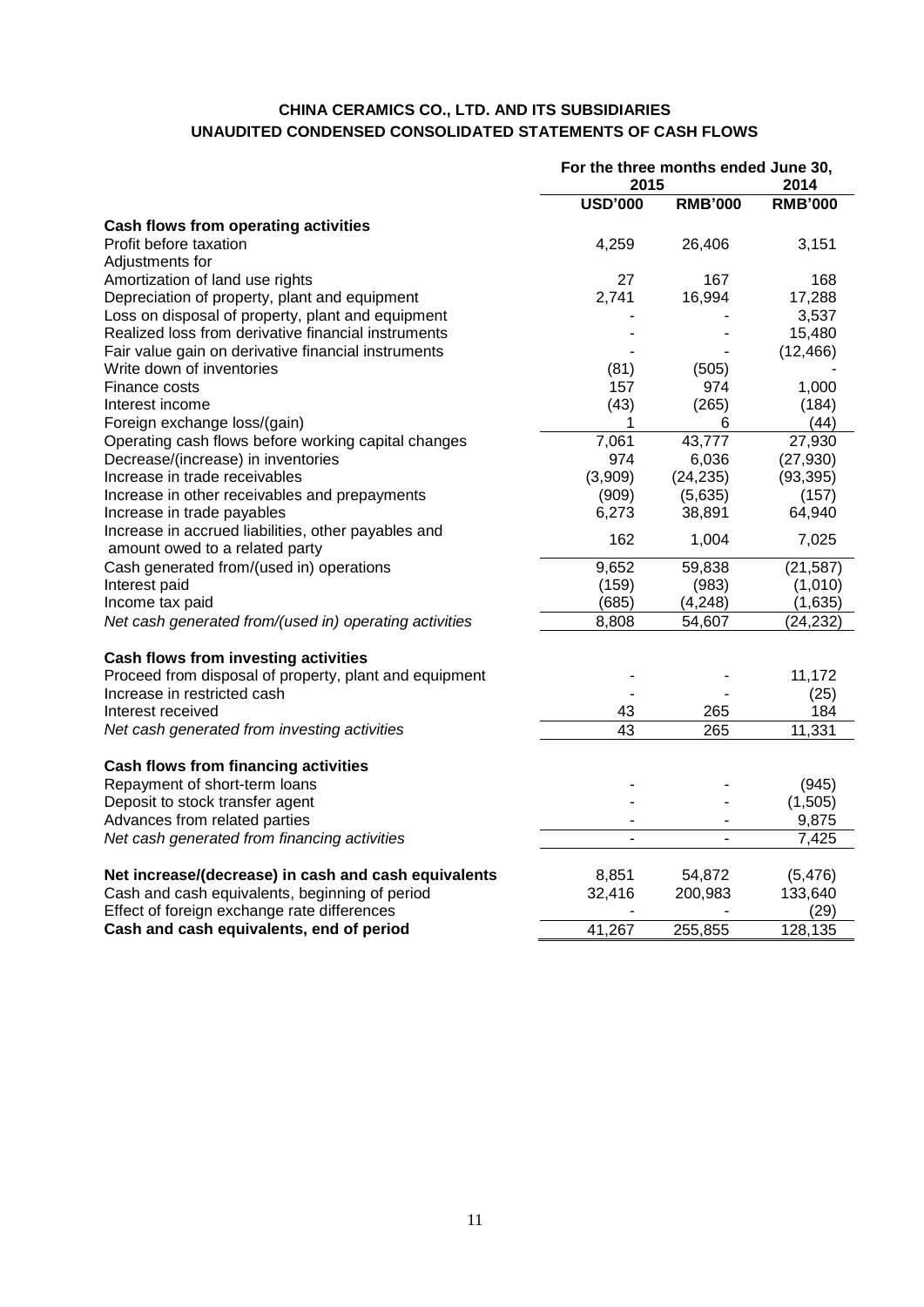# **CHINA CERAMICS CO., LTD. AND ITS SUBSIDIARIES UNAUDITED CONDENSED CONSOLIDATED STATEMENTS OF CASH FLOWS**

|                                                            | For the six months ended June 30,<br>2014<br>2015 |                |                |
|------------------------------------------------------------|---------------------------------------------------|----------------|----------------|
|                                                            | <b>USD'000</b>                                    | <b>RMB'000</b> | <b>RMB'000</b> |
| Cash flows from operating activities                       |                                                   |                |                |
| Profit/(loss) before taxation                              | 4,961                                             | 30,754         | (68,074)       |
| Adjustments for                                            |                                                   |                |                |
| Amortization of land use rights                            | 54                                                | 334            | 335            |
| Depreciation of property, plant and equipment              | 5,486                                             | 34,016         | 35,233         |
| (Gain)/loss on disposal of property, plant and equipment   |                                                   | (2)            | 14,090         |
| Realized loss from derivative financial instruments        |                                                   |                | 57,612         |
| Fair value loss on derivative financial instruments        |                                                   |                | 3,537          |
| Write down of inventories                                  | 1,219                                             | 7,555          |                |
| Share-based compensation                                   |                                                   |                | 150            |
| Finance costs                                              | 336                                               | 2,082          | 2,119          |
| Interest income                                            | (63)                                              | (390)          | (266)          |
| Foreign exchange (gain)/loss                               | (5)                                               | (30)           | 794            |
| Operating cash flows before working capital changes        | 11,988                                            | 74,319         | 45,530         |
| Decrease/(increase) in inventories                         | 1,192                                             | 7,393          | (17, 195)      |
| Decrease in trade receivables                              | 14,300                                            | 88,663         | 9,804          |
| (Increase)/decrease in other receivables and prepayments   | (1, 215)                                          | (7, 532)       | 11,346         |
| Increase in trade payables                                 | 6,807                                             | 42,206         | 43,798         |
| Increase in accrued liabilities, other payables and amount |                                                   |                |                |
| owed to a related party                                    | 237                                               | 1,469          | 2,302          |
| Cash generated from operations                             | 33,309                                            | 206,518        | 95,585         |
| Interest paid                                              | (338)                                             | (2,094)        | (2, 150)       |
| Income tax paid                                            | (1, 396)                                          | (8,654)        | (4, 810)       |
| Net cash generated from operating activities               | 31,575                                            | 195,770        | 88,625         |
|                                                            |                                                   |                |                |
| Cash flows from investing activities                       |                                                   |                |                |
| Proceed from derivative financial instruments              |                                                   |                | 1,390          |
| Proceed from disposal of property, plant and equipment     | 8                                                 | 50             | 11,154         |
| Increase in restricted cash                                |                                                   |                | 57             |
| Interest received                                          | 63                                                | 390            | 184            |
| Net cash generated from investing activities               | 71                                                | 440            | 12,785         |
| <b>Cash flows from financing activities</b>                |                                                   |                |                |
| Dividend paid                                              | (243)                                             | (1,505)        |                |
| Proceeds from short-term loan                              | 5,645                                             | 35,000         | 35,000         |
| Repayment of short-term loans                              | (5,645)                                           | (35,000)       | (50, 945)      |
| Deposit to stock transfer agent                            |                                                   |                | (1,505)        |
| Advances from related parties                              |                                                   |                | 15,308         |
| Net cash used in financing activities                      | (243)                                             | (1, 505)       | (2, 142)       |
|                                                            |                                                   |                |                |
| Net increase in cash and cash equivalents                  | 31,403                                            | 194,705        | 99,268         |
| Cash and cash equivalents, beginning of period             | 9,864                                             | 61,155         | 28,848         |
| Effect of foreign exchange rate differences                |                                                   | (5)            | 19             |
| Cash and cash equivalents, end of period                   | 41,267                                            | 255,855        | 128,135        |